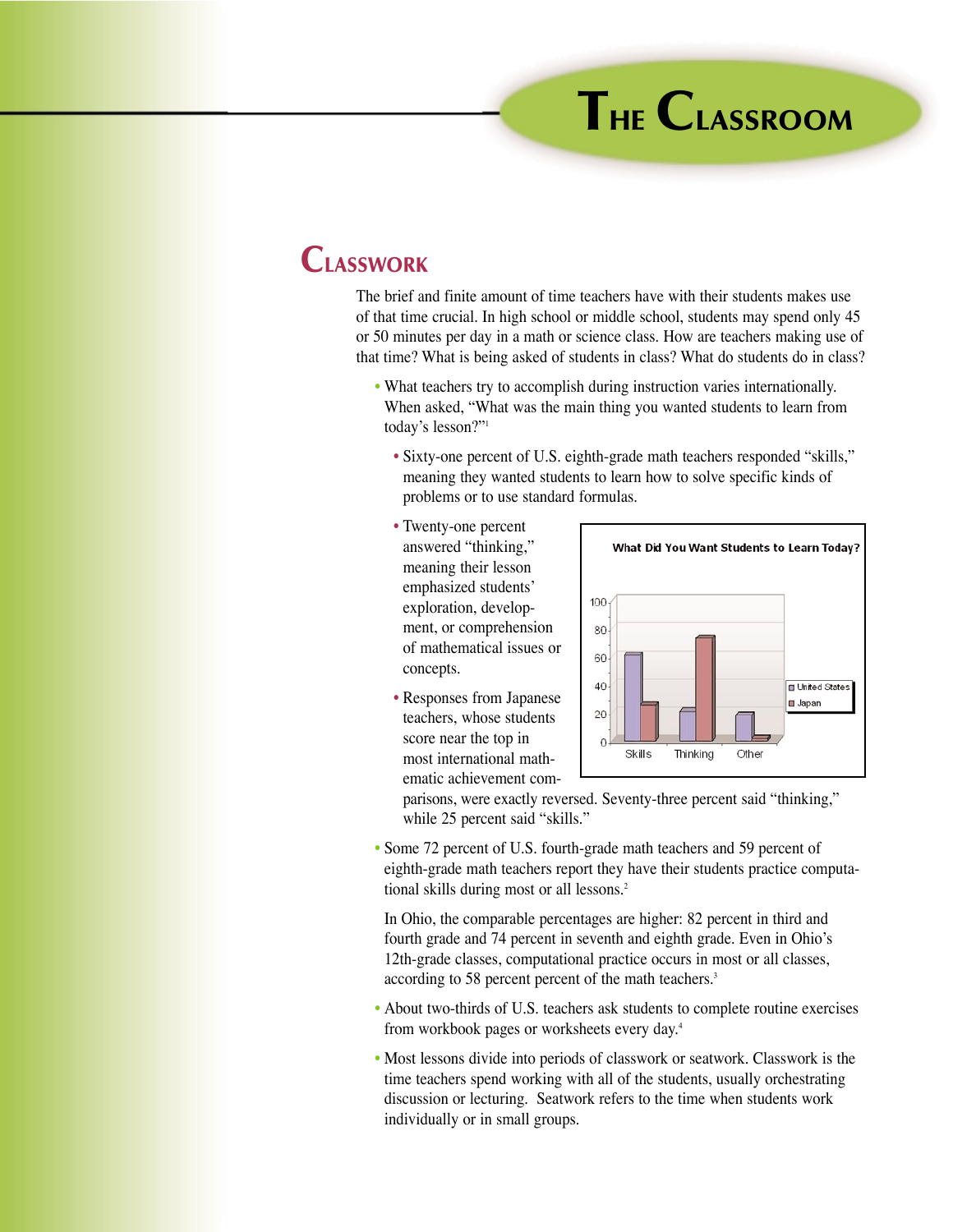- In the U.S., the sequence of activities and balance between classwork and seatwork is very much the same from classroom to classroom.<sup>5</sup>
- In the U.S., as in many other countries, teachers spend more time on classwork than seatwork.<sup>6</sup>
- Japanese teachers keep periods of classwork shorter and use more frequent periods of seatwork.7
- Major reviews of research confirm that the factors that most influence learning are those most closely related to the student. Factors consistently cited are:<sup>8</sup>
	- *Classroom management:* Teachers using strategies that maintain active participation by all students.
	- *Student/teacher interaction:* Students responding positively to questions from other students and from the teacher.
	- *Classroom climate:* Cohesiveness of class members, sharing common interests, values, and goals.
	- *Peer group influence:* Level of peers' academic aspirations and engagement.

In the short time each day that math and science teachers have with their students, use of every minute must be examined and evaluated. Are students simply filling out workbook pages or watching films or videos? Is the teacher spending most of the time lecturing, while (it is hoped) students take notes? Are students actively engaged in the process of learning or is their focus elsewhere?

As teachers share more and more of those minutes with technology, more attention must be paid to classroom activities and the distribution of time to each. Spending time in diligent drilling and practice holds much less value than developing skills and knowledge that can be extended beyond the narrow context in which they are learned.<sup>9</sup> Knowing how to solve a math problem in the classroom may not transfer to solving math-related problems outside the classroom.